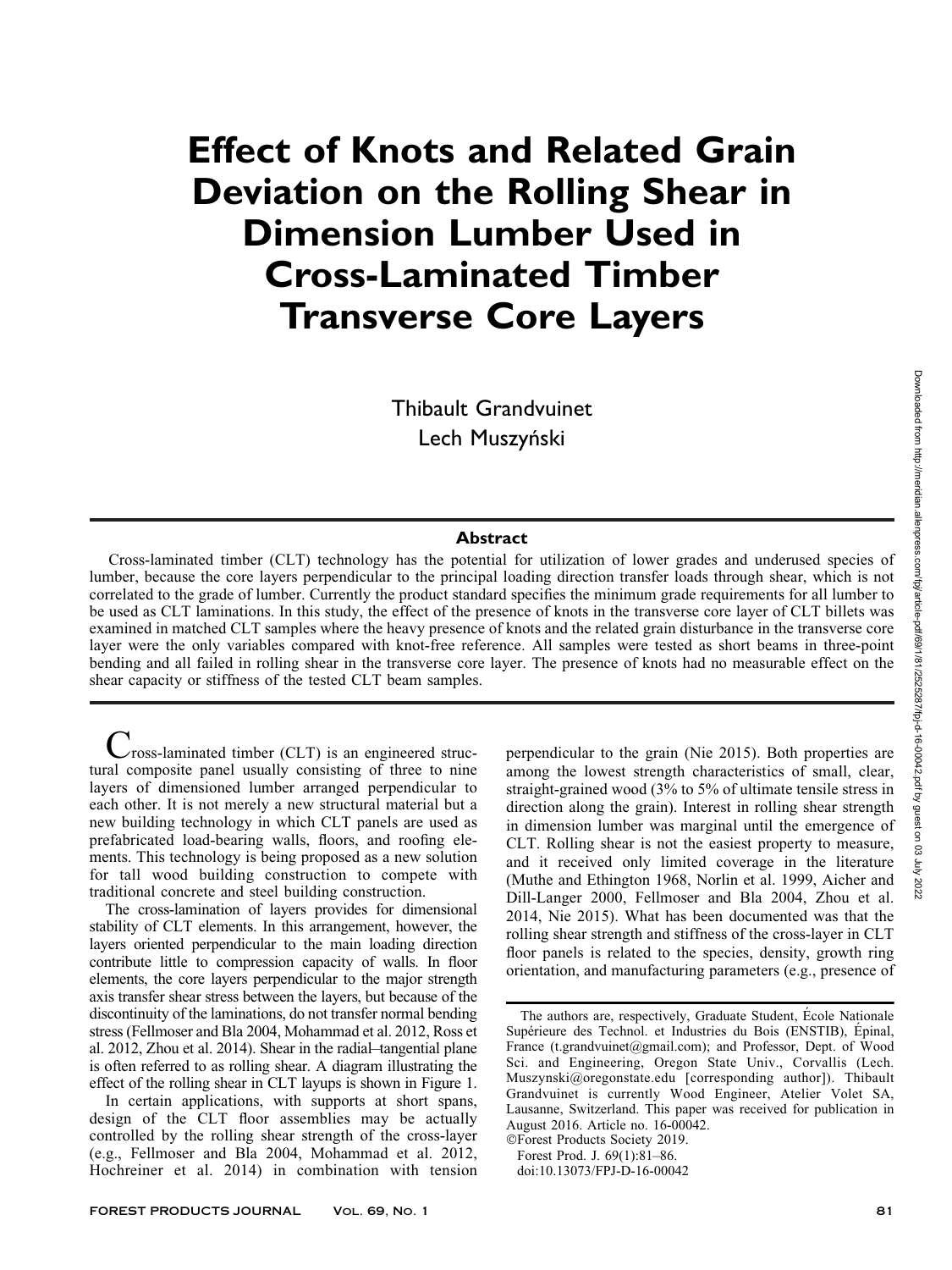

edge bonding, clamping pressure, size, and geometry of the laminate's cross-section), but there is no evidence for a meaningful correlation with the grade of lumber, whether established by visual or machine grading. On the contrary, Hochreiner et al. (2014) have demonstrated that capacity and failure modes of square 1.2 by 1.2-m CLT panels loaded with a center force were dominated by rolling shear in the core layer triggered at the same load level regardless of the grade used for the laminations. This is consistent with earlier reports on the insignificant effect of knots on shear along the grain (Gupta et al. 2004).

Thus the CLT technology, with substantial volume of the core material transferring loads through rolling shear, is perceived as a potential for utilization of lumber of lower grades and underused species.

The North American product standard for CLT (ANSI/ APA PRG 320) prescribes lumber grades for all layers in the layup (ANSI/APA 2012) even though there is no evidence that the rolling shear strength is in any way related to the grade as determined primarily by the number, size, and position of knots in the laminations.

The aim of this study was to determine the effect of knots present in the core layer lamellas of three-layer CLT panels on their flexural stiffness and ultimate capacity. The approach was to measure the effect of knots on flexural properties of CLT layups following the standard short-span bending tests ASTM D198-13 (ASTM International 2015) used to determine panel grade and design purposes (per ANSI/APA PRG 320). For expediency of a proof-ofconcept study, boundary test conditions were investigated.

# Materials and Methods

The center-point bending tests were performed following sections 4 through 11 in the ASTM D198-13 (ASTM International 2015) on short beams (span-to-depth ratio of 5.95) extracted from 570 by 610-mm three-layer Douglas-fir CLT billets produced in the lab, with the exception that the bearing blocks were rectangular instead of rounded, with a radius two to four times the specimen depth. This arrangement was deemed sufficient for short-span beams where shear failure in core layers was expected. The test setup is shown in Figure 2.

Nominal 51 by 102-mm (2 by 4-in) Douglas-fir (Pseudotsuga menziesii) lumber kiln-dried to 12 percent moisture content (MC) was obtained from a local sawmill. All laminations were conditioned at  $20^{\circ}$ C and 65 percent relative humidity for at least 48 hours before manufacturing of the CLT billets to ensure full moisture equilibration within 3 percent of the target 12 percent MC. At the target MC, laminations were planed to  $28.5 \pm 0.2$  mm within a few hours of layup and pressing. Annual ring orientation of the core laminations was random, roughly reflecting the distribution determined for the delivered pack (Table 1).

The billets were face-bonded with phenol resorcinol formaldehyde adhesive (resin [CASCOPHEN LT-75C] and a hardening agent [CASCOSET FM-282C] mixed at a resinto-hardener ratio of 100/15–17) donated by Hexion, with a spread rate of 270 to 490  $g/m^2$ . The narrow edges were not bonded. The billets were pressed at 0.69 MPa in a smallscale pneumatic press.

The laminations designed for the transverse core layer were carefully selected from longer pieces to obtain onehalf of the length substantially charged with knots and the other half almost clear (Fig. 3). These laminations were arranged in a way that each of these 570 by 610-mm billets could be sawn into two short beams of width of 305 mm (12 in) and span-to-depth ratio falling between 5 and 6, as required by the short-beam bending test method in ASTM D4761-13 (ASTM International 2013). One set of these beams included a core layer heavily charged with knots and the other almost clear, whereas in all other aspects the core



Figure 2.—Schematic diagram of the short-span bending tests setup following ASTM D198-15 (ASTM International 2015).  $LVDT = linear variable differential transformer.$ 

Table 1.—Growth ring orientation in the lumber used for laminations.

|              | No. $(\%)$ |
|--------------|------------|
| Flat sawn    | 40(53)     |
| Rift sawn    | 33(43)     |
| Quarter sawn | 3(4)       |
| Total        | 76 (100)   |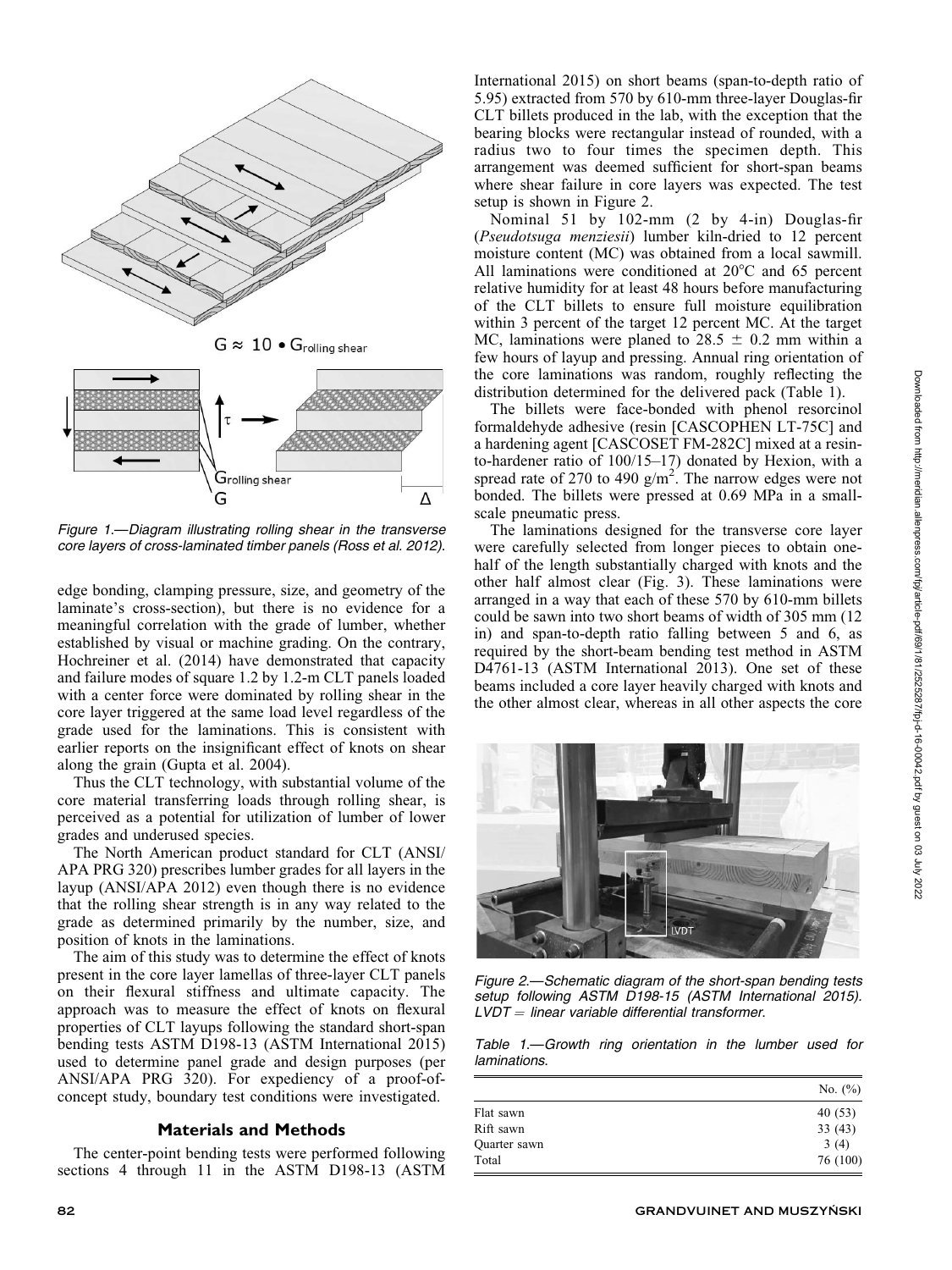

pieces in both beams would be perfectly matched. There were 12 beams in each set.

Although neither situation represents a realistic distribution of knots in the core layer made of No. 2 or No. 3 lumber, they were consciously selected as providing opposite extremes, the boundary of possibilities one could practically consider, useful for a test aimed at providing a proof of the concept.

Center-point bending tests were performed at a crosshead movement of 0.250 mm/min until failure. The midspan deflection of the neutral axis  $(d)$  was measured using a 10-mm linear variable differential transformer (LVDT). The setup is shown in Figure 2.

As the test progressed beyond the linear elastic region, the loading procedure was paused and the LVDT disengaged to protect it from damage during the specimen failure. After disengaging the LVDT, the loading was resumed until failure. From this point the cross-head position was used as a proxy for deflection. Consequently, although the actual load-displacement curves were used to calculate the stiffness (approximated here as the load-deflection curve slope  $\Delta P/\Delta d$ ), load-position curves were produced to illustrate the responses of individual specimens to the loading regime from the beginning to the ultimate fracture. Since the rolling shear stiffness of the knotty sections was not known, meaningful comparison of the composite modules and ultimate bending stresses could not be conducted. Instead, in the analysis the ultimate loads  $(P_{\text{max}})$ and the load-deflection curve slopes  $(\Delta P/\Delta d)$  are compared.

The failure mode of each specimen was observed and recorded.

### **Results**

All specimens tested in this study broke by rolling shear failure in the core layer at various positions of the shear span (Figs. 4 and 5).

Typical load-deflection curves for CLT beams with clear and knotty core layers are shown in Figure 6. In these graphs the position of the cross-head was used instead of the actual deflection to provide full visual record of the specimen response to load up to the fracture point. The short set of straight lines to the left of the curves represents actual deflections of the neutral axis of the beams as recorded with the LVDT and used for calculation of the load-deflection curve slope  $(\Delta P/\Delta d)$ . The LVDT, however, was removed before the final stage of loading that led to failure.

Load and deflection data for specimen A6 (clear core) have not been registered because of equipment failure.

Load-deflection curves for all specimens are presented in Figure 7.

The ultimate loads  $(P_{\text{max}})$  and the load-deflection curve slopes  $(\Delta P/\Delta d)$  for individual specimens are presented in Table 2.

Summary results: mean ultimate load and mean loaddeflection slope values and the related coefficients of variation are summarized in Table 3.

Comparing the distributions of  $P_{\text{max}}$  values, it is clear that there is virtually no difference between the shear capacity of beams including core layers composed of clear and knotty

 $\leftarrow$ Figure 3.—Examples of the arrangement of knots in the core layer of test billets.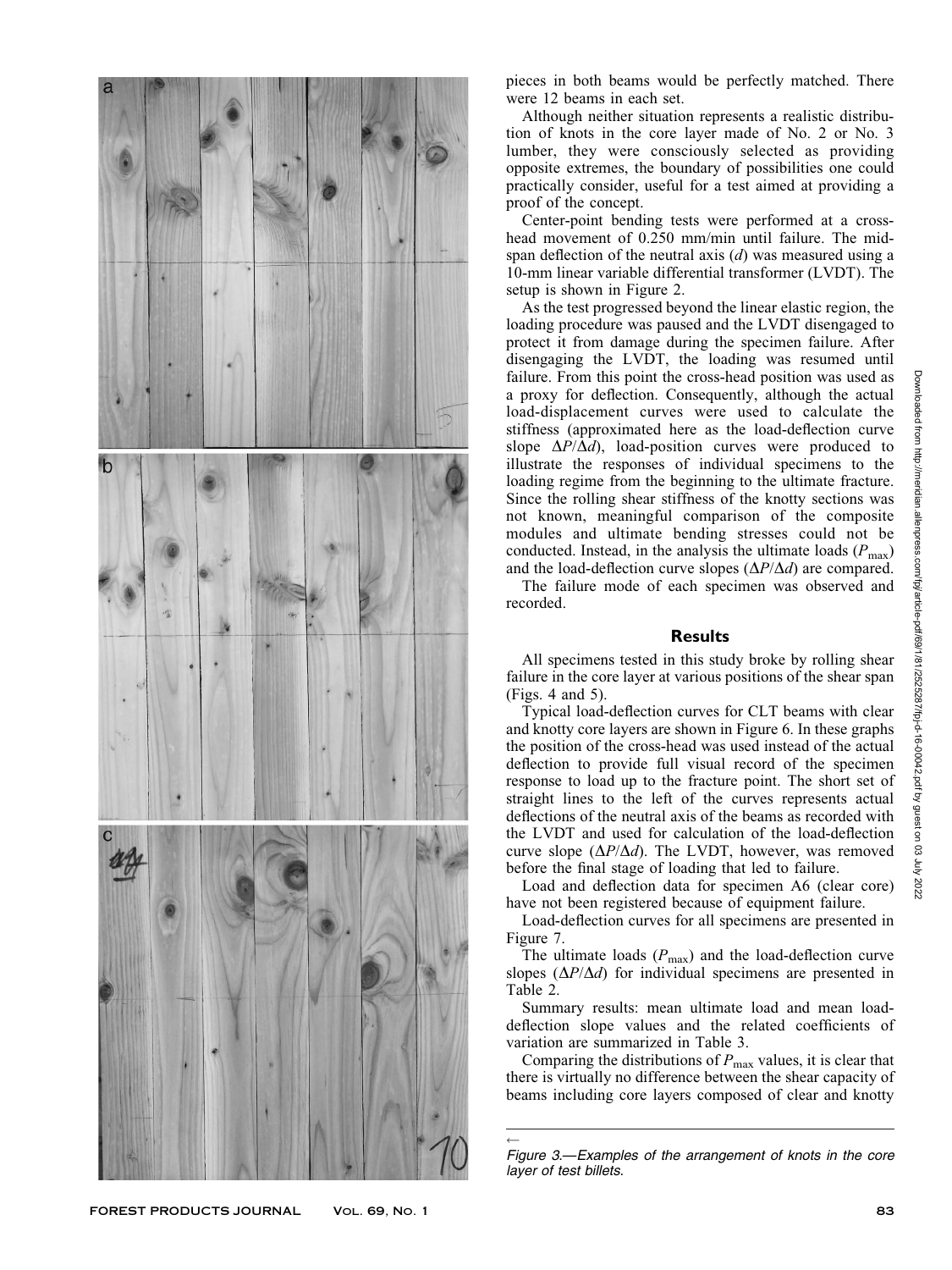

Figure 4.—Typical rolling shear failure modes in the short

laminations. If anything, the beams with knotty cores appear slightly stiffer than these with clear cores, although the  $\Delta P/$  $\Delta d$  values show higher variability than  $P_{\text{max}}$  values.

Paired sample t tests for the  $P_{\text{max}}$  and  $\Delta P/\Delta d$  values determined on specimens with clear and knotty cores,

| Table 2.-Test results for individual specimens. |  |  |  |
|-------------------------------------------------|--|--|--|
|-------------------------------------------------|--|--|--|

|    | Clear core (A specimens) |                             | Knotty core (B specimens) |                             |  |
|----|--------------------------|-----------------------------|---------------------------|-----------------------------|--|
|    | $P_{\text{max}}$ [kN]    | $\Delta P/\Delta d$ [kN/mm] | $P_{\text{max}}$ [kN]     | $\Delta P/\Delta d$ [kN/mm] |  |
| 1  | 88.3                     | 20.3                        | 90.4                      | 25.1                        |  |
| 2  | 97.3                     | 23.3                        | 112.5                     | 28.4                        |  |
| 3  | 95.4                     | 22.6                        | 90.6                      | 25.2                        |  |
| 4  | 87.0                     | 24.7                        | 82.0                      | 24.3                        |  |
| 5  | 83.7                     | 26.5                        | 93.5                      | 29.7                        |  |
| 6  |                          | --                          | 82.6                      | 27.4                        |  |
| 7  | 88.1                     | 22.5                        | 92.0                      | 27.3                        |  |
| 8  | 95.7                     | 26.3                        | 88.7                      | 28.7                        |  |
| 9  | 91.3                     | 25.2                        | 105.5                     | 22.7                        |  |
| 10 | 83.7                     | 17.2                        | 90.0                      | 19.5                        |  |
| 11 | 73.0                     | 16.3                        | 86.1                      | 25.4                        |  |
| 12 | 73.5                     | 14.9                        | 79.6                      | 19.6                        |  |



Figure 5.—Typical rolling shear failure modes in the short beams with knotty cores.

respectively, showed no statistically significant differences between the paired specimens at 0.95 significance level (specimen 6 has been excluded from the analysis).

# **Discussion**

One of the possible explanations of this outcome is that the rolling shear is failure mode ''preferring'' clear straightgrained wood, where failure can easily propagate through regularly arranged rows of tracheids or along the earlywood/

Table 3.—Summary test results.

|                                                                       | $P_{\text{max}}$       |                        | $\Delta P/\Delta d$ |           |                |  |
|-----------------------------------------------------------------------|------------------------|------------------------|---------------------|-----------|----------------|--|
| Specimen                                                              | mean<br>[kN]           | CV <sup>a</sup><br>(%) | mean<br>[kN/mm]     | CV<br>(%) | Sample<br>size |  |
| Clear core (A specimens)                                              | 87.0                   | 9                      | 21.8                | 19        |                |  |
| Knotty core (B specimens)<br>$t$ values (paired samples) <sup>b</sup> | 911<br>10<br>$0.0334*$ |                        | 25.3<br>$0.0025*$   | 13        | 12             |  |

<sup>a</sup> CV = coefficient of variation.<br>  $b^* = P < 0.05$ .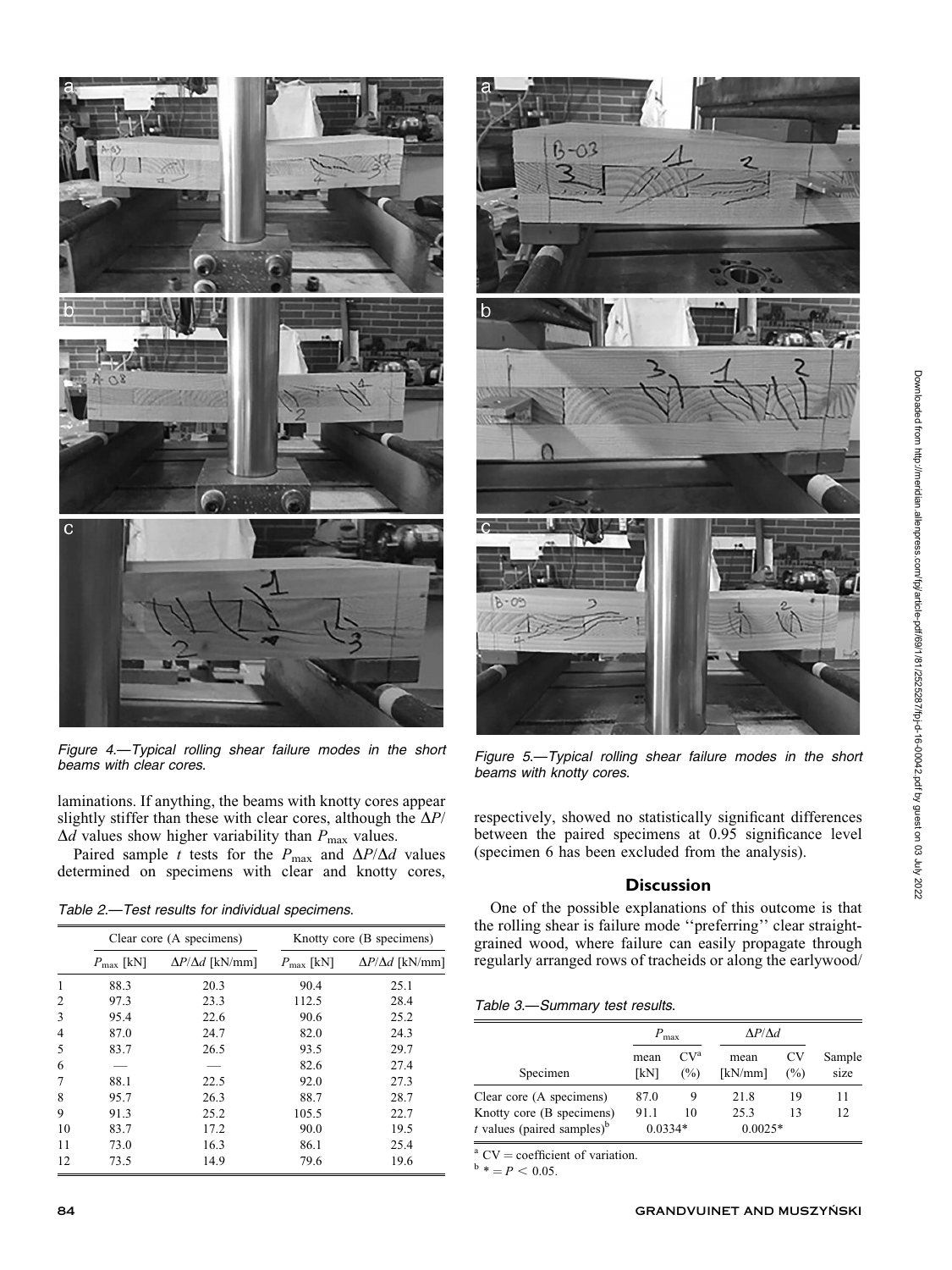

Figure 6.—Typical load position curves for cross-laminated timber beams with clear core layers (A specimens) and knotty core layers (B specimens).

latewood boundaries, which present easy shear fracture paths. The presence of knots and related grain angle deviations disturb this regular cell structure arrangement and are likely to make the propagation of shear fraction through the material more difficult.

The presence of large knots on the flat surfaces may compromise the quality of the adhesive bonds between lamellas in adjacent layers, increasing the local presence of cross-grains and extractives on the surface. Apparently, these two opposing effects offset each other and the net effect on the rolling shear capacity of the short panels



Figure 7.—Load position curves for cross-laminated timber beams with clear (A specimens) and knotty core layers (B specimens).

FOREST PRODUCTS JOURNAL VOL. 69, No. 1 85 and 20 and 20 and 20 and 20 and 20 and 20 and 20 and 20 and 20 and 20

loaded in three-point bending is negligible. This negligible effect of the heavy presence of knots in the transverse core layer on the stiffness of the assemblies is more complicated and no easy explanation can be offered without additional analysis.

# Limitations

It is important to note several substantial limitations to this study. The most important is the fact that the presence of knots and the related disturbed grain is just one of many criteria used to grade structural lumber. Other characteristics evaluated include slope of grain away from the knot vicinity, presence of wane, shape distortions (particularly crooked pieces), and cutting marks. Most of these characteristics would be unacceptable in the core layers of CLT.

It follows that although this study proves that the heavy presence of knots and the related grain deviations in core laminations perpendicular to the main loading direction do not affect the engineering characteristics of CLT panels subjected to short-span bending conditions, it does not prove that lower grades of lumber, as they are presently defined, are suitable for the core layers without further limitations. Further, although the presence of knots is related to substantial local grain angle deviation, the effect of grain angle alone has not been isolated in this study. This may and should be a subject of a separate study.

Finally, this study was limited to three-layer CLT specimens with one core layer in the middle plane. Although a valid hypothesis can be made that a similar effect would be expected with knotty transverse core layers in five-, seven-, and nine-layer layups, such a hypothesis should be confirmed with an experimental study.

# **Opportunity**

Should the effect described in this study be confirmed for CLT layups including a larger number of layers and constructed with a larger variety of commercially important species, it would be possible to specify unique grading criteria for the transverse core layers of CLT. The glulam industry may serve as an example, or a precedent, for defining special lumber-grading criteria for a specific product. Special grade rules for transverse core layers in CLT allowing certain carefully defined features not acceptable in other structural grades would help promote and add value to lumber currently considered unacceptable for any structural applications.

#### Conclusion

The outcome of this study is not only in agreement with earlier observations that the rolling shear response of wood does not depend on its grade, but demonstrates that even a heavy presence of knots in core laminations perpendicular to the main loading direction does not affect the engineering characteristics of CLT panels subjected to unfavorable short-span bending conditions.

This finding is of major importance for the perspective of utilization of low-quality lumber downgraded because of the presence of knots and related grain deviations in the core layers of structural CLT panels. Presence of substantial shape distortions and cutting marks would still be unacceptable.

If future work leads to determination of the effects of the slope of grain and the presence of wane, it may be possible to specify unique grading criteria for the transverse core